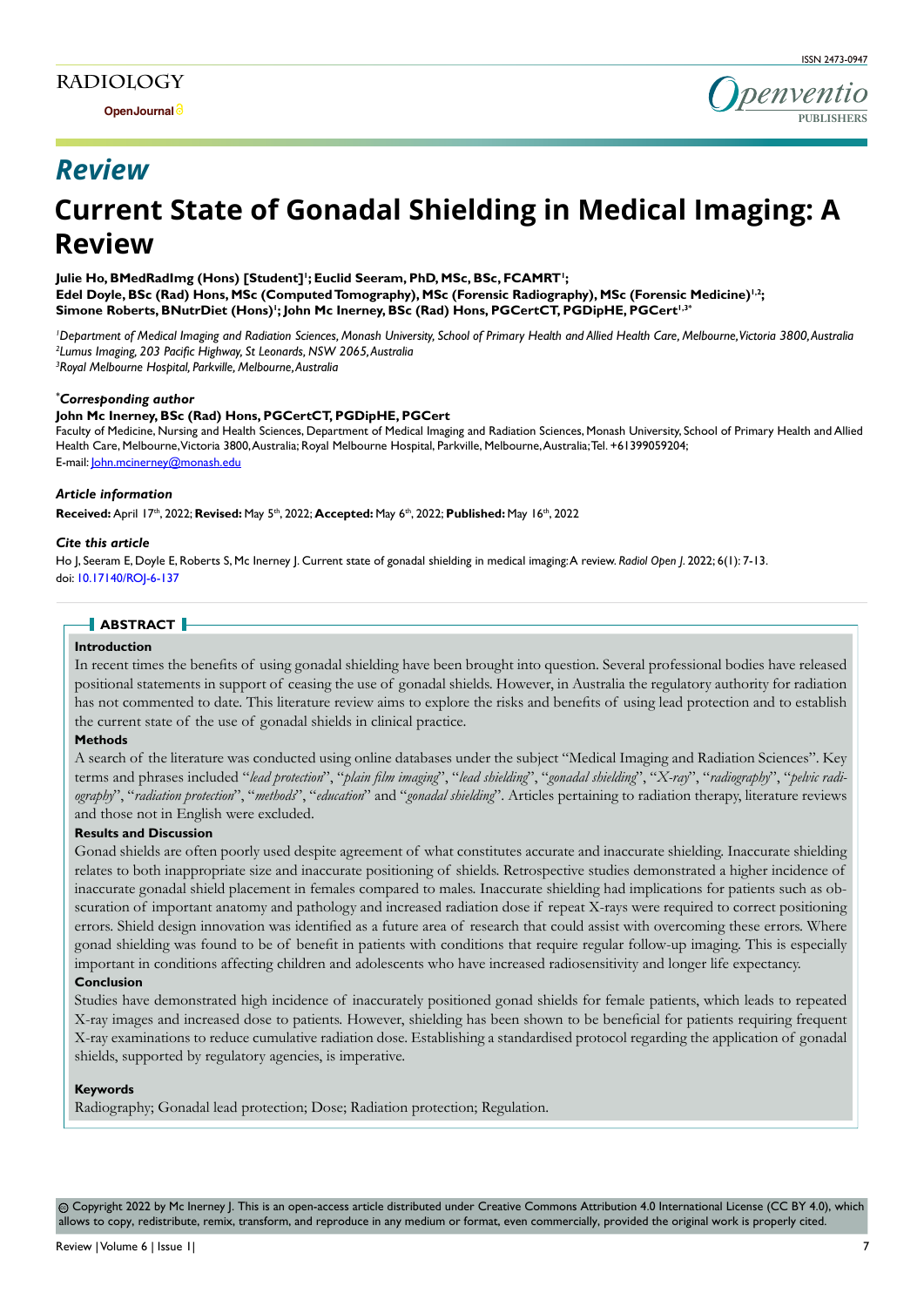

#### **INTRODUCTION**

The Medical Radiation Practice Board of Australia's professional capabilities (Domain 5), state that registered radiographers must "*provide safe radiation practice*" by ensuring that the likeli-hood of exposure is kept as low as reasonably achievable.<sup>[1](#page-4-0)</sup> The three principles that enforce this are to minimise time, maximise distance and apply shielding.<sup>[2](#page-4-1)</sup>

Radiographers abide by these principles because of stochastic and deterministic effects associated with radiation. Stochastic effects of ionising radiation are chance events, such as cancer and genetic effects, with the probability of the effect increasing with increasing radiation dose.<sup>[2](#page-4-1)</sup> There is no threshold associated with it and the effects are most likely to occur later in life. A deterministic effect occurs once a threshold is reached, and the biologi-cal response of the effect increases with radiation dose.<sup>[2](#page-4-1)</sup>

Lead has a high atomic number  $(Z=82)$  and a high atomic mass (A=208) which makes it an effective shielding material from X-Ray photons.[3](#page-4-2) Radiation personal protective equipment are composed of lead, and these include gonadal shields, lead aprons and thyroid shields. Gonad shielding was introduced in 1905 to prevent male sterility and became more prevalent in the 1950s as hereditary risks became a major concern after atomic bomb survivors exhibited high cancer incidence.<sup>4,5</sup> Since then, they have been used to protect reproductive organs from radiation. However, subsequent generations of atomic bomb survivors have not displayed any signs of radiation induced genetic effects or having increased risks to other diseases.<sup>[6](#page-5-1)</sup> Epidemiological studies of the atomic bomb survivors also recognised the higher risk of inducing cancer in children compared to adults, specifically when exposed to ionising radiation in early childhood. Furthermore, children are 3-4 times more radiosensitive than adults due to their longer life expectancy and many cancers remain latent.<sup>[7](#page-5-2)</sup>

Currently, there are variations in the use of gonadal shields amongst radiographers.<sup>8-10</sup> In Hayre et al<sup>8</sup> ethnographic study, this inconsistency was attributed to "word of mouth" or to protect the "patient's well-being". Shanley et al<sup>[9](#page-5-4)</sup> found that 57% of radiography educators teach students to apply gonadal shielding and only 22% taught students to apply shielding to breasts, despite knowing that breast tissue is more radiosensitive than gonads. An Australian study showed differing radiographers' attitudes to applying gonad shields. Several professional bodies have recently released positional statements in support of ceasing the use of gonadal shields. This was first released by the American Association of Physicists in Medicine (AAPM), followed by the Australian Society of Medical Imaging and Radiation Therapy (ASMIRT) and the National Council on Radiation Protection (NCRP).<sup>[11-13](#page-5-5)</sup>

This literature review explores the risks and benefits of using lead protection and discusses the current state of the use of gonadal shields in clinical practice.

#### **METHODS**

A search of the literature was conducted through Ovid Medline, PubMed, and Scopus databases under the subject "*Medical Imaging* 

*and Radiation Sciences*", which allowed access to. Google Scholar was also another database that was utilised. A combination of search methods was used such as combining key terms and phrases, phrase searching, truncation and exploding Medical Subject Headings (MeSH). Key terms and phrases were combined using Boolean operators "AND" to link key concepts as well as "OR" for synonyms of key concepts. For example, for the key concepts "*lead protection*" and "*plain film imaging*", the relative key words used were "*lead shielding*" OR "*gonadal shielding*" AND "*X-ray*" OR "*radiography*" OR "*pelvic radiography*". In PubMed, "*radiation protection*" was searched under the MeSH database, the subheadings "*methods*" and "I" were selected then this was combined with the phrase "*gonadal shielding*" using "AND". Articles pertaining to radiation therapy and those not in English were excluded from the review. Only original research articles were included in the review, reviews of the literature were excluded, other than for background. The relevant articles were downloaded into endnote and reviewed.

#### **DISCUSSION**

### **Risks of Using Lead Protection in Conventional Imaging**

**Low benefit seen in gonad shielding:** Tissue weighting factor (W<sub>v</sub>) measures the risk of stochastic effect from irradiation of specif-ic tissues or organs.<sup>[2](#page-4-1)</sup> In 1997, the International Commission on Radiological Protection (ICRP) stated that the  $W_t$  of the gonads was 0.25. In 1990, this decreased to 0.20 and since  $2007$  the W had diminished further to  $0.08^{14-16}$  $0.08^{14-16}$  $0.08^{14-16}$  In comparison to breast tissue, lung, stomach, colon and bone marrow which has a  $\rm W_{_t}$  of 0.12, the gonads are less radiosensitive[.15](#page-5-7) Interestingly, one study revealed that radiography educators agreed that lead shielding should be used for highly radiosensitive organs however, disagreed that lead shielding is more important for the colon than the gonads<sup>[9](#page-5-4)</sup> which displays a lack of currency amongst radiography educators.

In conjunction with the reduced  $W_{t}$ , technological advancements such as highly sensitive image receptors and digital image processing, have contributed to optimised X-ray systems that reduces radiation dose in pelvic X-ray examinations.<sup>[4,5,](#page-5-0)[17](#page-5-8)</sup> Kemerink et al<sup>[17](#page-5-8)</sup> reconstructed the entrance surface air kerma (ESAK) for radiation doses prior to 1927, and found that the radiation dose for pelvic examinations has reduced by a factor of 400 from 1896 to 2-

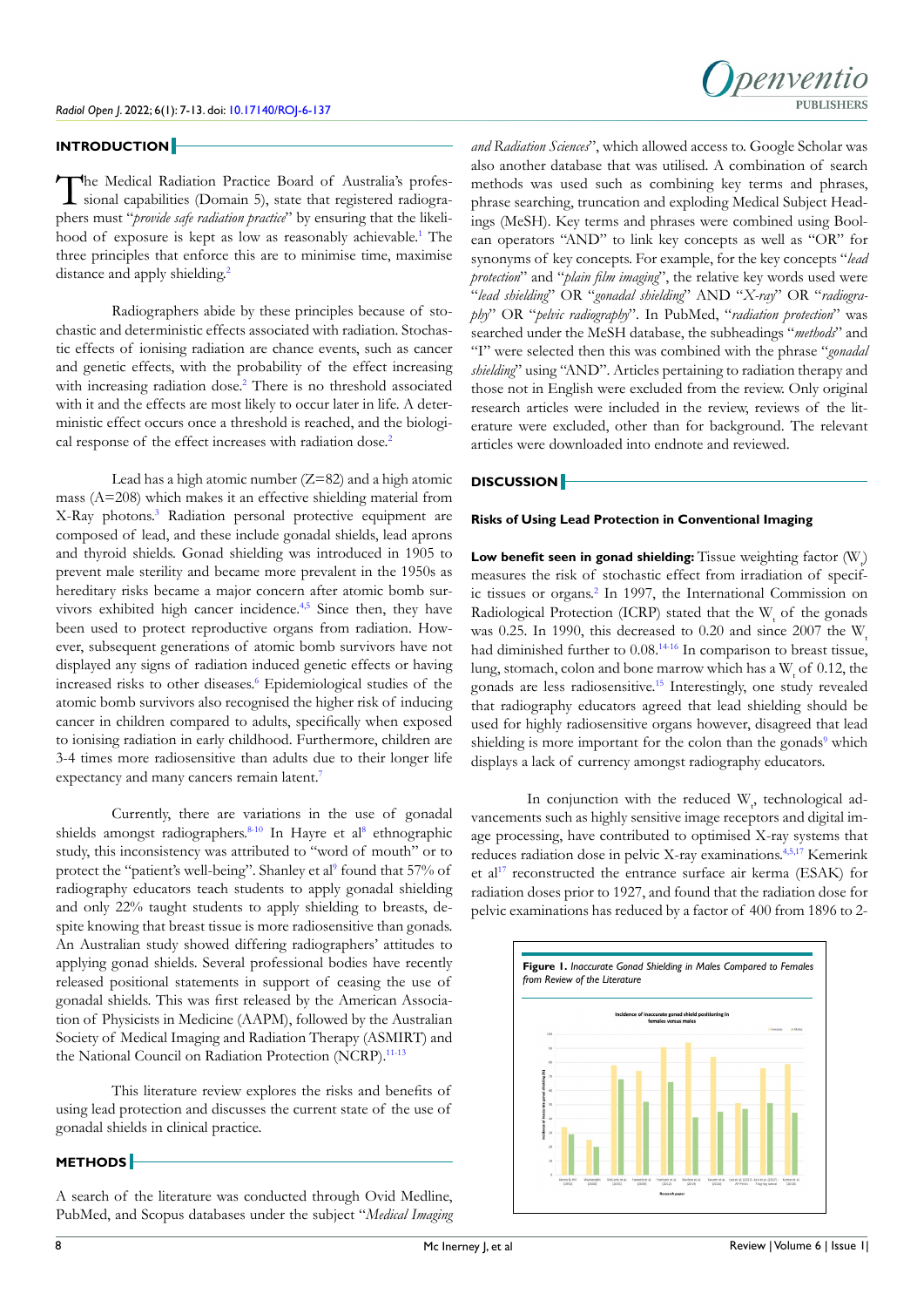

018 (Figure 1).<sup>[17](#page-5-8)</sup> Frantzen et al<sup>5</sup> stated that the dose for a pelvic radiograph in the 1950s was around 10 mGy whereas now it is in the range of a tenth of a mGy. These advances in technology have fuelled the calls for the discontinuation of gonad shields in removing outdated practice.

Frantzen et al<sup>[5](#page-5-9)</sup> found that gonadal shielding reduced hereditary risk for children between the ages of 0-15-years by 6±3% and 24±6% for girls and boys, respectively. However, the inherently low hereditary risk without shielding between  $0.1 \times 10^{-6}$  to  $1.3 \times 10^{-6}$ for females and  $0.3 \times 10^{-6}$  to  $3.9 \times 10^{-6}$  for males makes it questionable whether the risk of losing diagnostic information, repeating X-rays, and the possibility of altering the automatic exposure control (AEC) chambers are worth taking. Effective dose is a quantitative measurement which takes into consideration the type of organ and radiation, to give an indication of stochastic risk.[16](#page-5-10) The effective dose found in their study for pelvic examinations were between 0.008 to 0.098 mSv, which could be considered negligible. In Australia, the general public is exposed to natural background radiation which is equivalent to  $1.5$  mSv per year.<sup>18</sup> A typical adult dose resulting from a pelvic X-ray is 0.6 mSv, which is equivalent to 5-months of background radiation dose.[19](#page-5-12) The usefulness of gonad shields is questionable as the radiosensitivity of the gonads is relatively low, current operating systems do not produce high doses compared to previously, and there is a risk of obscuring important anatomy. $14,20$  $14,20$ 

**Inaccurate placement of gonadal shields:** Most articles had similar criteria to what is considered accurate or inaccurate shielding. For males, the ideal position of the gonad shield appears below the pubic arch and covers the testes. $21-25$  In females this occurs when the shield is seen above the pubic symphysis, next to the ischial spines and covering the pelvic contents within the pelvic ring.<sup>[21-26](#page-5-14)</sup> It was found that gonad shields were often poorly used, with inappropriate shield size and obscuration of important anatomy and pathology[.14,](#page-5-6)[27](#page-5-15)

Retrospective studies demonstrate a higher incidence of inaccurate gonadal shield placement in females compared to males (Figure 1).[5,](#page-5-9)[14,](#page-5-6)[23-28](#page-5-16) This was attributed to the varying position of the ovaries due to age and bladder volume, there is also lot of variability in the position of patients' ovaries regardless of age or bladder volume.[14,](#page-5-6)[29-31](#page-6-0) The ovaries descend from the posterior abdominal wall to their final position posterolateral to the uterus in the true pelvis which continues after birth into adolescence.<sup>32,33</sup> A study using magnetic resonance imaging (MRI) to investigate the position of the ovaries for women between the ages of 16-59-years-old and children from birth to 15-years discovered that there is a significant association  $(p<0.0001)$  between young patients and their ovaries positioned outside of the true pelvis.<sup>[31](#page-6-2)</sup> Similarly, Bardo et  $al^{34}$  established that the ovaries were almost always positioned laterally in the pelvis for newborn to 18-year-old females. The effect of bladder emptying on the ovary position was dramatic, 65.2% of female children were found to have one or more ovaries outside of the ring of the pelvis when the bladder was full, whereas 27.8% shared the same result when the bladder was empty.<sup>[31](#page-6-2)</sup> The fluctuation of where the ovaries lie makes it difficult for radiographers to successfully protect them with gonad shields.

Tsai et al<sup>30</sup> proposed improvements to gonad shield design to overcome issues of inappropriate selection of shield size and unpredictable location of the ovaries. They suggest using a pentagon-shaped gonad shield that is customised according to the distance between an imaginary line connecting the two anterior superior iliac spines (ASIS).<sup>35</sup> ASISs are easily identifiable anatomical landmarks located close to the ovaries. The proposed gonad shield has its apex pointing toward the symphysis pubis with a plastic strip that extends 5 mm on each side which the radiographer uses to determine the patient's ASIS and position the shield accordingly. Although the proposed shield may introduce artefacts from its plastic strip, the idea that gonad shields can be reformed to overcome the current dilemma can pose as motivation for future research.

**Obscuring diagnostic information:** Inaccurate positioning of gonad shields hinders diagnostic information. Lines such as Shenton's line, Perkin's line, Klein's line and the acetabular angles, which play important roles in confirming diagnoses such as developmental dysplasia of the hip (DDH), can be concealed by the gonad shield.<sup>23,36</sup> Additionally, pathological appearances may be obscured by the shield and this was illustrated in Frantzen et al<sup>[5](#page-5-9)</sup> study where the gonad shield covered a lucent lesion on the pubic rami. Ultimately, gonad shielding may eliminate useful diagnostic information when positioned incorrectly – an argument proposed by sever-al articles promoting the discontinuation of gonadal shields.<sup>[5,](#page-5-9)[14,](#page-5-6)[23,](#page-5-16)[25](#page-5-17)</sup>

**Dose implications:** Inaccurate positioning of gonad shields has dose implications for patients, which can negate the initial purpose of applying the gonad shields. One study performed Monte Carlo stimulations on anthropomorphic phantoms to compare how effective gonadal shields were when they were placed correctly, in comparison to when they were misplaced. It was found that when the gonad shield was misplaced by >6 cm in adults and >4 cm in 5-year-olds and newborns, dose reduction was less than 10% effective.[37](#page-6-7) Repeat X-rays may be required if errors in gonad shield positioning exist exposing the patient to increased radiation dose.[14,](#page-5-6)[22,](#page-5-18)[25,](#page-5-17)[28,](#page-6-8)[38](#page-6-9)

The use of AEC is common in pelvic examinations and it terminates radiation exposure once a pre-set amount of radiation has been reached to produce an optimal optical density.[2](#page-4-1) However, a dense object will cause greater attenuation of the primary beam which will lead to longer exposure time, and subsequently increased dose to the patient, from the AEC.<sup>[20](#page-5-13)</sup> Therefore, when using AEC, it is important that patient positioning is accurate and the correct chambers are selected because this will result in either an unexposed or overexposed image. When a radio-opaque item such as a gonad shield is placed over an ionisation chamber, greater attenuation of the primary beam occurs and the AEC will increase the amount of radiation output in an attempt to penetrate through the lead in the gonad shield.<sup>20</sup> In order to investigate the effects of using gonad shields with AEC, Kaplan et al<sup>[29](#page-6-0)</sup> and Davies et al<sup>[20](#page-5-13)</sup> measured the dose area product (DAP) to provide an indica-tion of the dose and the amount of irradiated tissue.<sup>[2](#page-4-1)</sup> Kaplan et al<sup>[29](#page-6-0)</sup> demonstrated that when AEC chambers are used with gonad shields in female pelvic examinations, there is an increase in absorbed dose to unshielded and more radiosensitive organs, such as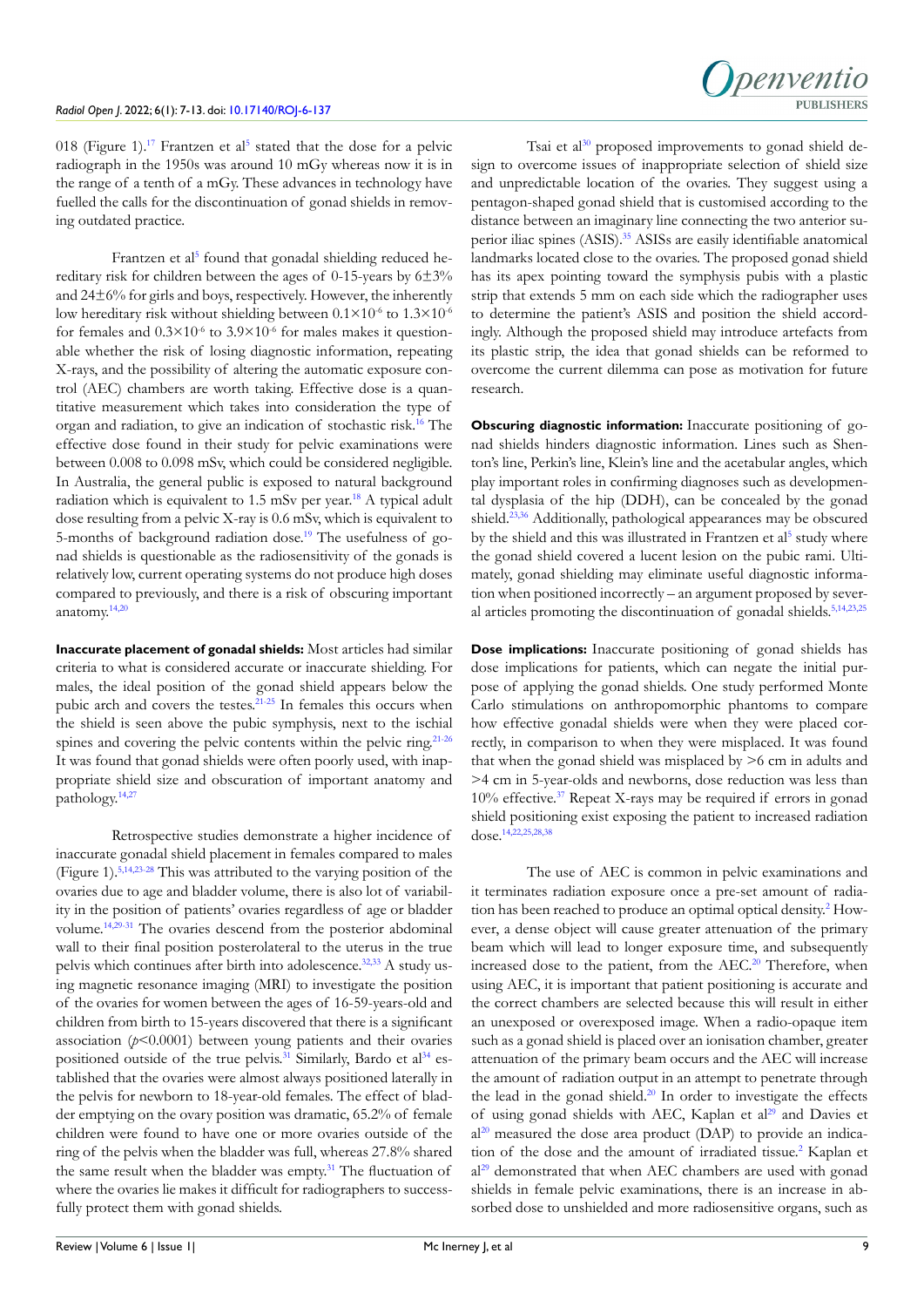the colon and stomach due to the fact that inadequate photons are reaching the AEC as it is superimposed by the Pb. They recorded an increase of 63% in the 5-year-old phantom and 147% in the adult phantom in DAP, when AEC was used with gonad shields.<sup>29</sup> Similarly, Davies et al<sup>20</sup> demonstrated an increase in DAP by  $23\%$ when a gonad shield was applied to a female adult anthropomorphic phantom. On the contrary, another recent study performed on an anthropomorphic female adult argues that shielding with AEC or manual exposure does reduce the DAP and overall dose to the ovaries[.39](#page-6-10) However, this is only guaranteed in the clinical setting when the shield is positioned correctly, and no repeats are required. Furthermore, when a gonad shield was applied, unshielded organs had an increase in absorbed organ dose of 21-51% in the 5-yearold phantom and  $17-100\%$  in the adult phantom.<sup>29</sup> As mentioned previously, younger patients tend to have their ovaries outside of the true pelvis or located laterally, therefore there is a potential increase in the absorbed dose to the ovaries when gonad shields are applied, which contradicts the original intent of applying one.<sup>31,[34](#page-6-3)</sup>

#### **Benefits of Lead Protection in Conventional Imaging**

**Reduce cumulative radiation dose:** Some diseases diagnosed at a young age require follow-up imaging and this places patients in a position where they will accumulate radiation dose over time. Two studies investigating pelvic X-rays in patients below the age of 16-years highlighted how frequently young patients had to undergo imaging.<sup>[21](#page-5-14),22</sup> Sikand et al<sup>21</sup> found that 45% of their participants had more than one X-ray and some also had to have computed tomography (CT) scans and fluoroscopy. Two-years later, Gul et  $al^{22}$ identified 60% of their participants had more than 5 pelvic X-rays, with each patient having an average of 9 projections performed. Some medical conditions that may place young children in this situation include DDH, slipped upper femoral epiphysis (SUFE) or scoliosis. 1 in 1,000 children are likely to have DDH, with a high prevalence of 80% in females.<sup>[38,](#page-6-9)[40](#page-6-11)</sup> Ultrasound is the preferred imaging modality for patients under 4-months old, but X-ray imaging is required as ossification begins in the femoral epiphyses. Even those children with suspected DDH who obtain a normal ultrasound are recommended to have follow-up X-rays until they start to walk for early diagnosis and intervention.<sup>41,42</sup> Likewise, patients with SUFE are exposed to radiation in their initial anteriorposterior (AP) pelvis and frog-leg projections followed by images taken during surgery and routine follow-up X-rays.<sup>[43](#page-6-13)</sup>

Adolescent idiopathic scoliosis (AIS) investigation and surveillance involves a full evaluation of the spine on the AP/ posterior-anterior (PA) and lateral views extending from the base of the skull to the pelvis.<sup>44,45</sup> A study investigating the amount of ovarian radiation absorbed in young patients with scoliosis discovered that these patients received an average of 14 X-rays and 180 μSv cumulative ovarian dose per patient over 44-months.<sup>[46](#page-6-15)</sup> Presciutti et al $47$  investigated the doses associated with three types of treatments for AIS including posterior spinal fusion (operative), brace management (non-operative) and observation. They found that patients in the operative group received an average of 12 X-rays per year, 6 for the braced group and 3 for the observed group. Furthermore, patients undergoing surgery required prior radiographs, imaging during surgical procedure and post-operative CT scans.

Hence, they concluded that patients in this group received the greatest average annual radiation dose. Another issue with imaging of patients with AIS is that repeated radiographs are common. Oetgen et al<sup>45</sup> found that when patients were referred to a specialist, 43% of patients required repeated imaging due to inadequate radiographs as a result of exclusion of anatomy, missing views and inability to measure the angle, not incorrect placement of lead. Thus, for patients with AIS, gonad shielding could be beneficial in the long-term.

Moreover, some patients, as young as neonates, are monitored with daily chest X-rays because of severe illnesses. Testicular entrance skin dose (ESD) was measured from a neonatal phantom and they found that by applying a gonad shield, 59% reduction in testicular ESD can be achieved.<sup>[48](#page-6-18)</sup> They measured the ESD without gonadal shielding to be  $3\times10^{-4}$  mGy, with lead shielding to be  $1.4 \times 10^{-4}$  mGy and the cumulative dose acquired over a period of 31-days is approximated to be  $0.0105$  mGy.<sup>[48](#page-6-18)</sup> Although this study was performed in 1997, a more recent study in 2020 proposed there may be a possible correlation between diagnostic exposure and the probability of getting testicular germ cell tumour (TGCT). The study found that there was a statistically significant increase (*p*=0.01) risk of TGCT for patients with more than 3 exposures in X-ray or CT, compared to no exposure.<sup>49,50</sup>

## **LIMITATIONS**

Many retrospective studies were included in this literature review.[5,](#page-5-9)[14,](#page-5-6)[22,](#page-5-18)[24,](#page-5-19)[26,27,](#page-5-20)[30,](#page-6-4)[47](#page-6-16) Retrospective studies can be unreliable and are subject to numerous issues with reliability and limit the interpreta-tion and generalizability of the results.<sup>[51](#page-6-20)</sup> Karami et al<sup>[27](#page-5-15)</sup> acknowledge that the rejected images that may have led to the repeat were not included in the study due to the retrospective nature of image retrieval from picture archiving and communication system (PACS). As such it cannot be established if it was actually due to poor positioning of the lead that led to the repeat image. In other cases, it appears that the results relating to why repeat imaging was performed was speculative based on the fact that a repeat was performed rather than an actual review of the image.[5,](#page-5-9)[14,](#page-5-6)[27](#page-5-15) Franzen et al[5](#page-5-9) state that due to an important landmark being obscured by the lead that a repeat image was required in 28% of images on females and 4.14% of males. In the footnote they state that a repeat was not actually required which would suggest that the image was in fact diagnostically acceptable.

Some studies recorded the number of plain radiographs pediatric patients in their sample size had over a period but other modalities involving ionizing radiation were excluded from the study.<sup>[22,](#page-5-18)46</sup> This information would be useful in determining cumulative dose of the patient over time, which is an important factor in estimating radiation risk.

Furthermore, as some observers were given a grading criterion while assessing radiographic images, optimal inter-observer reliability was not achieved as interpretation of the criteria remained subjective.<sup>[20](#page-5-13)</sup> The fact that the quantity of repeated images could not be obtained could also mean the recorded radiation exposures were likely underestimated.[47](#page-6-16)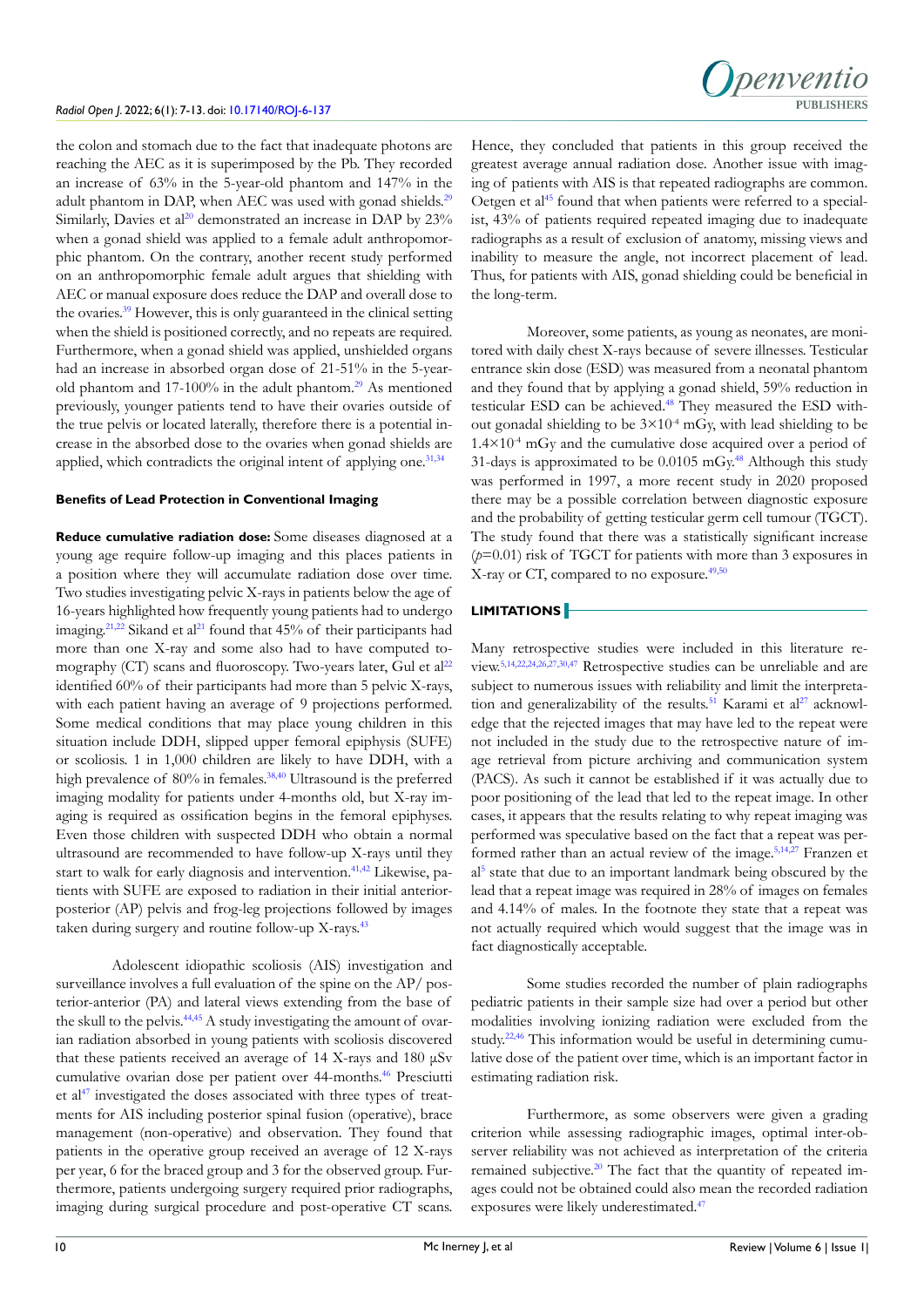#### *Radiol Open J*. 2022; 6(1): 7-13. doi: [10.17140/ROJ-6-137](http://dx.doi.org/10.17140/ROJ-6-137)

One size anthromorphic phantom was used in many research papers which does not reflect the variation in patients undergoing medical imaging examinations.[20,](#page-5-13)[29,](#page-6-0)[37,](#page-6-7)[46,](#page-6-15)[48](#page-6-18) Only one study investigating the effects of applying gonad shields in conjunction with AEC accounted for the difference in varying body sizes.<sup>39</sup> Studies should include a range of phantom sizes to replicate a clinical setting.

Articles that investigated the effect of gonad shields on the dose received by patients utilise the DAP. However, the DAP has uncertainties (±5-10%) associated with them from the dose meters even when they are calibrated.<sup>[5,](#page-5-9)[20](#page-5-13)</sup> The uncertainty is increased when correction is applied for shuttering to obtain the true X-ray field.<sup>5</sup> Furthermore, the Monte-Carlo program, program for X ray monte carlo (PCXMC), used in Frantzen et al<sup>[5](#page-5-9)</sup> and Davies et al<sup>[20](#page-5-13)</sup> studies to calculate patients' effective and organ doses poses some limitations. Firstly, the size of the phantom may not correspond to the size of the patient at the age because there was only a limited number of phantoms to calculate from within the program.[5](#page-5-9) Secondly, having a gonad shield within the collimation field may have decreased the accuracy of the results because it is not accounted for in the program.[20](#page-5-13)

## **FUTURE CONSIDERATIONS**

As practice evolves, it is imperative to establish standardised protocols for the use of gonad shields to ensure consistency in practice that are firmly supported by the best available research. Research papers recognise the underlying issue of using gonad shields in patients, and most of them recommend reconsidering their effectiveness in female patients due to the unpredictable location of the ovaries. It is possible that Pb shielding might be omitted for female patients but still utilised for male patients, but this raises ethical dilemmas where one group is protected and another group is not. Many professional and governing bodies support the abandonment of Pb gonadal shielding. In Australia both the Australian Society for Medical Imaging and Radiation Therapy (ASMIRT) and the Australasian College of Physical Scientists and Engineers on Medicine (ACPSEM) have endorsed the AAPM recommendation to abandon the use of lead protection for patients. However, it should be noted that the Australian Radiation Protection and Nuclear Safety Agency (ARPANSA), the Australian Government's primary authority on radiation protection and nuclear safety, has not yet published updated guidance on the use of patient shielding.

More research exploring novel gonad shielding designs for females that account for unpredictable location of the ovaries could help to overcome positioning errors in this population.

Monitoring of the cumulative dose that a member of the public obtains over their lifetime from medical imaging examinations or for a paediatric sample who requires follow-up imaging due to an underlying condition is very challenging and so radiographers must justify every radiographic exposure to ensure that the benefits outweigh any risks.

Other methods effectively reduce radiation dose to patients, and radiographers must not lose sight of these as the conversation shifts to lead protection. Any conversation about reduced dose to patients must be in conjunction with proper collimation, filtration, justification of the examination before going ahead and continuous enhancement of radiographic technique to prevent repeated images.[14](#page-5-6)

Many papers suggest that the amount of radiation reduction achieved by lead shields is negligible, but not zero. In according to the as low as reasonably achievable (ALARA) principle that is embedded into radiographic practice, radiographers must strive toward obtaining the lowest possible radiation dose, which should include any benefits even negligible ones. Although the tissue weighting factor of gonads does not compare with other radiosensitive tissues such as breast and colon, this alone should not justify neglecting safe radiation practice.

## **CONCLUSION**

In a highly scientific field of work, variations in practice of gonadal protection during X-rays may cause misconceptions for patients.

There is a high incidence of inaccurately positioned gonad shields for female patients, which leads to repeated X-ray images. Using gonad shields with AEC chambers increased dose to patients. The use of gonadal shielding however is beneficial for patients requiring frequent X-ray examinations as it can reduce cumulative radiation dose. Due to the longer life expectancy of younger patients, the effects of radiation can be observed in the future. Radiographers should be actively involved in reducing unnecessary or avoidable exposure to patients. Therefore, radiographers need to understand when gonadal shielding offers protection to patients and be skilled in its use. In Australia at least until such time as ARPANSA updates its radiation safety guides, a gap seems to exist with regard to abandoning lead protection at this time. Establishing a standardised protocol regarding the application of gonadal shields, supported by regulation agencies, is imperative. Varying practice amongst radiographers can cause unnecessary concerns from patients, which must be avoided.

#### **ETHICAL CONSIDERATIONS**

This study did not require ethical review board consideration as it was a review of the literature.

#### **CONFLICTS OF INTEREST**

The authors declare that they have no conflicts of interest.

#### **REFERENCES**

<span id="page-4-0"></span>1. Medical Radiation Practice Board of Australia. Professional capabilities for medical radiation practitioners. [https://www.medic](https://www.medicalradiationpracticeboard.gov.au/registration/professional-capabilities.aspx)[alradiationpracticeboard.gov.au/registration/professional-capabil](https://www.medicalradiationpracticeboard.gov.au/registration/professional-capabilities.aspx)[ities.aspx](https://www.medicalradiationpracticeboard.gov.au/registration/professional-capabilities.aspx). Accessed January 25, 2021.

<span id="page-4-1"></span>2. Bushong SC. *Radiologic Science for Technologists: Physics, Biology and*  Protection. 10<sup>th</sup> ed. St. Louis, Missouri: Elsevier Mosby; 2013.

<span id="page-4-2"></span>3. Johnston JN, Fauber TL. *Essentials of Radiographic Physics and Im-*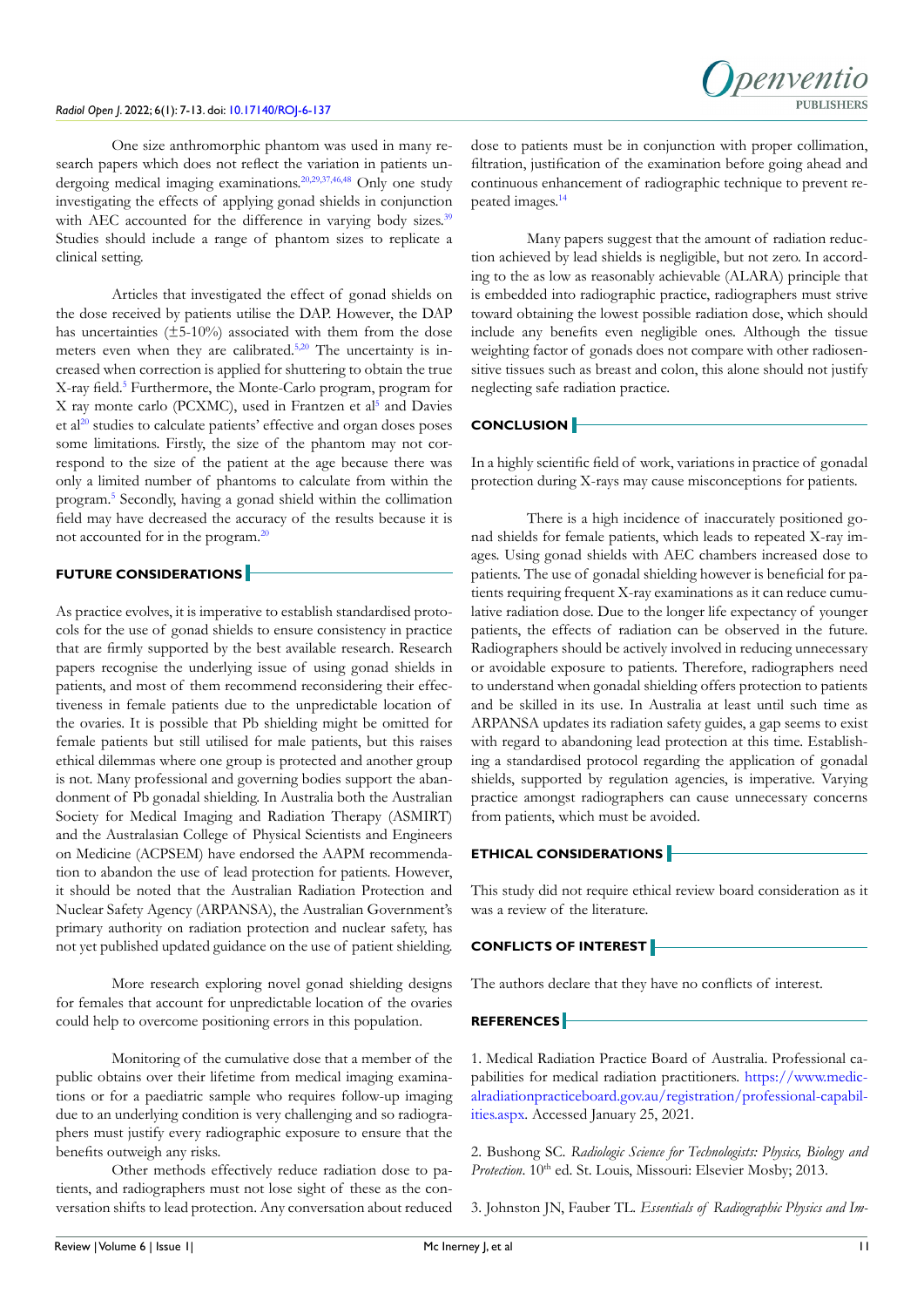#### *Radiol Open J*. 2022; 6(1): 7-13. doi: [10.17140/ROJ-6-137](http://dx.doi.org/10.17140/ROJ-6-137)



*aging*. St. Louis, Missouri: Elsevier Mosby; 2012.

<span id="page-5-0"></span>4. Jeukens C, Kütterer G, Kicken PJ, et al. Gonad shielding in pelvic radiography: modern optimised X-ray systems might allow its discontinuation. *Insights Imaging*. 2020; 11(1): 15. doi: [10.1186/](http://doi.org/10.1186/s13244-019-0828-1) [s13244-019-0828-1](http://doi.org/10.1186/s13244-019-0828-1)

<span id="page-5-9"></span>5. Frantzen MJ, Robben S, Postma AA, Zoetelief J, Wildberger JE, Kemerink GJ. Gonad shielding in paediatric pelvic radiography: disadvantages prevail over benefit. *Insights Imaging*. 2012; 3(1): 23- 32. doi: [10.1007/s13244-011-0130-3](http://doi.org/10.1007/s13244-011-0130-3)

<span id="page-5-1"></span>6. Ozasa K, Cullings HM, Ohishi W, Hida A, Grant EJ. Epidemiological studies of atomic bomb radiation at the radiation effects research foundation. *Int J Radiat Biol*. 2019; 95(7): 879-891. doi: [10.1080/09553002.2019.1569778](http://doi.org/10.1080/09553002.2019.1569778)

<span id="page-5-2"></span>7. Verdun FR, Bochud F, Gundinchet F, Aroua A, Schnyder P, Meuli R. Quality initiatives radiation risk: What you should know to tell your patient. *Radio Graphics*. 2008; 28(7): 1807-1816. doi: [10.1148/rg.287085042](http://doi.org/10.1148/rg.287085042)

<span id="page-5-3"></span>8. Hayre CM, Blackman S, Carlton K, Eyden A. Attitudes and perceptions of radiographers applying lead (Pb) protection in general radiography: An ethnographic study. *Radiography*. 2018; 24(1): e13 e18. doi: [10.1016/j.radi.2017.07.010](http://doi.org/10.1016/j.radi.2017.07.010)

<span id="page-5-4"></span>9. Shanley C, Matthews K. A questionnaire study of radiography educator opinions about patient lead shielding during digital projection radiography. *Radiography*. 2018; 24(4): 328-333. doi: [10.1016/j.radi.2018.04.001](http://doi.org/10.1016/j.radi.2018.04.001)

10. MacKay M, Hancy C, Crowe A, D'Rozario R, Ng C. Attitudes of medical imaging technologists on use of gonad shielding in general radiography. *Radiographer*. 2013; 59(2): 35-39. doi: [10.1002/](http://doi.org/10.1002/j.2051-3909.2012.tb00172.x) [j.2051-3909.2012.tb00172.x](http://doi.org/10.1002/j.2051-3909.2012.tb00172.x)

<span id="page-5-5"></span>11. Australian Society of Medical Imaging and Radiation Therapy (ASMIRT). Position statement gonadal shielding. [https://www.as](https://www.asmirt.org/asmirt_core/wp-content/uploads/2464.pdf)[mirt.org/asmirt\\_core/wp-content/uploads/2464.pdf](https://www.asmirt.org/asmirt_core/wp-content/uploads/2464.pdf). Published 2020. Accessed February 1, 2021.

12. American Association of Physicists in Medicine (AAPM). AAPM position statement on the use of patient gonadal and fetal shielding. [https://www.aapm.org/org/policies/details.](https://www.aapm.org/org/policies/details.asp?id=468&type=PP) [asp?id=468&type=PP.](https://www.aapm.org/org/policies/details.asp?id=468&type=PP) Published 2019. Accessed February 24, 2021.

13. National Council on Radiation Protection and Measurements (NCRP). NCRP reccomendations for ending routine gonadal shielding during abdominal and pelvic radiography. [https://](https://ncrponline.org/wp-content/themes/ncrp/PDFs/Statement13.pdf) [ncrponline.org/wp-content/themes/ncrp/PDFs/Statement13.](https://ncrponline.org/wp-content/themes/ncrp/PDFs/Statement13.pdf) [pdf](https://ncrponline.org/wp-content/themes/ncrp/PDFs/Statement13.pdf). Published 2021. Accessed February 25, 2021.

<span id="page-5-6"></span>14. Warlow T, Walker-Birch P, Cosson P. Gonad shielding in paediatric pelvic radiography: Effectiveness and practice. *Radiography*. 2014; 20(3): 178-182. doi: [10.1016/j.radi.2014.01.002](http://doi.org/10.1016/j.radi.2014.01.002)

<span id="page-5-7"></span>15. International Commission on Radiological Protection (ICRP). The 2007 Recommendations of the International Commission on Radiological Protection. [https://www.icrp.org/docs/ICRP\\_](https://www.icrp.org/docs/ICRP_Publication_103-Annals_of_the_ICRP_37(2-4)-Free_extract.pdf) Publication 103-Annals of the ICRP 37(2-4)-Free extract.pdf. Accessed February 25, 2021.

<span id="page-5-10"></span>16. Fisher DR, Fahey FH. Appropriate use of effective dose in radiation protection and risk assessment. *Health Phys.* 2017; 113(2): 102-109. doi: [10.1097/HP.0000000000000674](http://doi.org/10.1097/HP.0000000000000674)

<span id="page-5-8"></span>17. Kemerink GJ, Kütterer G, Kicken PJ, Van Engelshoven JMA, Simon KJ, Wildberger JE. The skin dose of pelvic radiographs since 1896. *Insights Imaging*. 2019; 10(1): 39. doi: [10.1186/s13244-](http://doi.org/10.1186/s13244-019-0710-1) [019-0710-1](http://doi.org/10.1186/s13244-019-0710-1)

<span id="page-5-11"></span>18. Australian Radiation Protection and Nuclear Safety Agency (ARPANSA). Ionising radiation and health. [https://www.arpansa.](https://www.arpansa.gov.au/sites/default/files/legacy/pubs/factsheets/IonisingRadiationandHealth.pdf) [gov.au/sites/default/files/legacy/pubs/factsheets/IonisingRadia](https://www.arpansa.gov.au/sites/default/files/legacy/pubs/factsheets/IonisingRadiationandHealth.pdf)[tionandHealth.pdf.](https://www.arpansa.gov.au/sites/default/files/legacy/pubs/factsheets/IonisingRadiationandHealth.pdf) Published 2015. Accessed February 28, 2021.

<span id="page-5-12"></span>19. Australian radiation protection and nuclear safety agency (AR-PANSA). Having a scan? A guide for medical imaging. ARPANSA. [https://www.arpansa.gov.au/sites/default/files/legacy/pubs/](https://www.arpansa.gov.au/sites/default/files/legacy/pubs/rpop/patienthandout.pdf) [rpop/patienthandout.pdf](https://www.arpansa.gov.au/sites/default/files/legacy/pubs/rpop/patienthandout.pdf). Published 2021. Accessed May 13, 2021.

<span id="page-5-13"></span>20. Davies BH, Manning-Stanley AS, Hughes VJ, Ward AJ. The impact of gonad shielding in anteroposterior (AP) pelvis projections in an adult: A phantom study utilising digital radiography (DR). *Radiography.* 2020; 26(3): 240-247. doi: [10.1016/j.radi.2020.01.007](http://doi.org/10.1016/j.radi.2020.01.007)

<span id="page-5-14"></span>21. Sikand M, Stinchcombe S, Livesley PJ. Study on the use of gonadal protection shields during paediatric pelvic X-rays. *Ann R Coll Surg Engl*. 2003; 85(6): 422-425. doi: [10.1308/003588403322520852](http://doi.org/10.1308/003588403322520852)

<span id="page-5-18"></span>22. Gul A, Zafar M, Maffulli N. Gonadal shields in pelvic radiographs in pediatric patients. *Bull Hosp Jt Dis.* 2005; 63(1-2): 13-14.

<span id="page-5-16"></span>23. Fawcett SL, Barter SJ. The use of gonad shielding in paediatric hip and pelvis radiographs. *BJR*. 2009; 82(977): 363-370. doi: [10.1259/bjr/86609718](http://doi.org/10.1259/bjr/86609718)

<span id="page-5-19"></span>24. Kenny N, Hill J. Gonad protection in young orthopaedic patients. *Br Med J.* 1992; 304(6839): 1411-1413. doi: [10.1136/](http://doi.org/10.1136/bmj.304.6839.1411) [bmj.304.6839.1411](http://doi.org/10.1136/bmj.304.6839.1411)

<span id="page-5-17"></span>25. Lee MC, Lloyd J, Solomito MJ. Poor utility of gonadal shielding for pediatric pelvic radiographs. *Orthopedics.* 2017; 40(4): e623-627. doi: [10.3928/01477447-20170418-03](http://doi.org/10.3928/01477447-20170418-03)

<span id="page-5-20"></span>26. McCarty M, Waugh R, McCallum H, Montgomery RJ, Aszkenasy OM. Paediatric pelvic imaging: Improvement in gonad shield placement by multidisciplinary audit. *Pediatric Radiology*. 2001; 31(9): 646-649. doi: [10.1007/s002470100515](http://doi.org/10.1007/s002470100515)

<span id="page-5-15"></span>27. Karami V, Zabihzadeh M, Shams N, Sarikhani S. Evaluation of the prevalence and utility of gonad shielding in pediatrics undergoing pelvic X-ray. *Int J Pediatr.* 2016; 4(11): 3735-3740. doi: [10.22038/ijp.2016.7589](http://doi.org/10.22038/ijp.2016.7589)